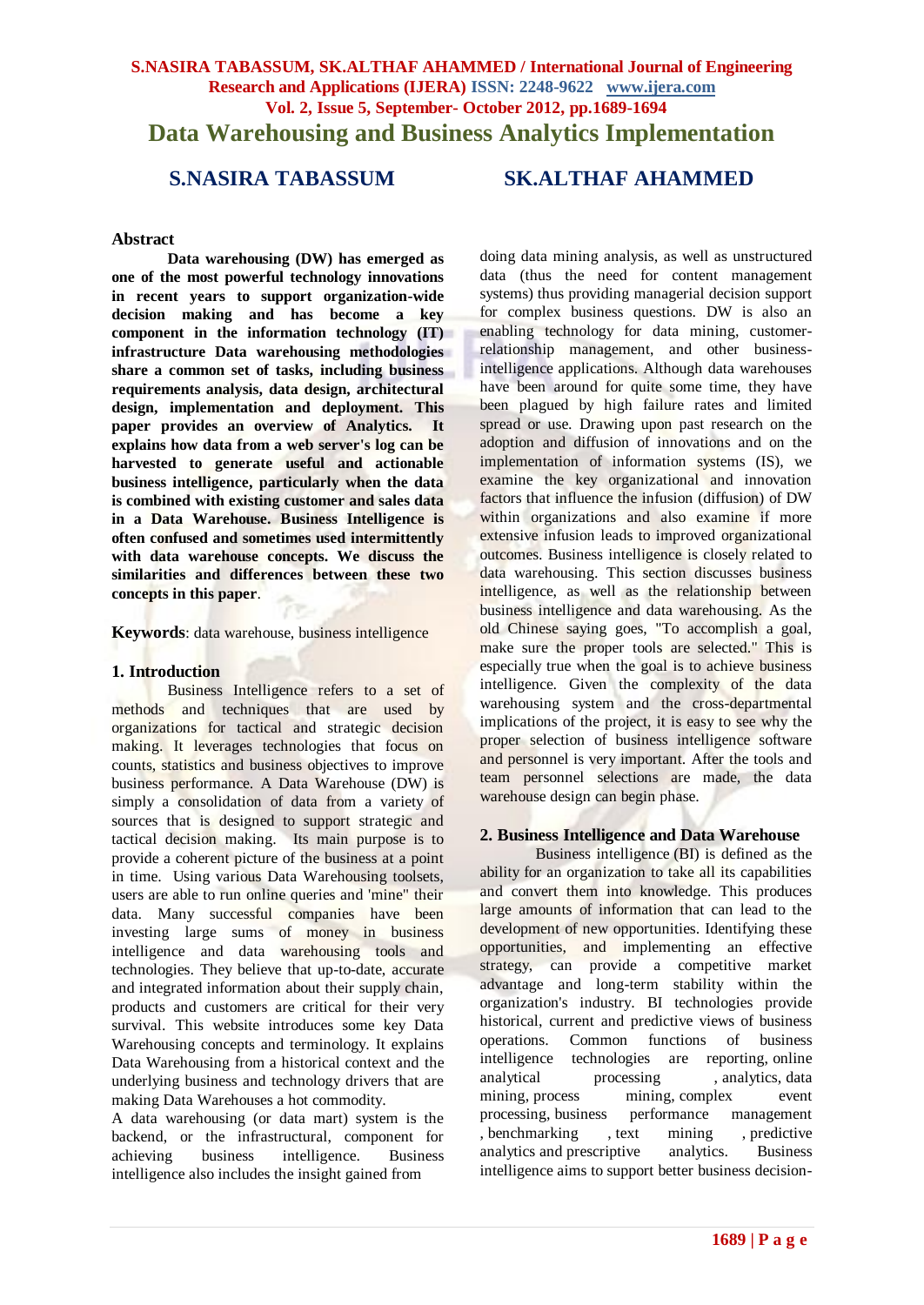# **S.NASIRA TABASSUM, SK.ALTHAF AHAMMED / International Journal of Engineering Research and Applications (IJERA) ISSN: 2248-9622 www.ijera.com Vol. 2, Issue 5, September- October 2012, pp.**

making. Thus a BI system can be called a [decision](http://en.wikipedia.org/wiki/Decision_support_system)  [support system\(](http://en.wikipedia.org/wiki/Decision_support_system)DSS). Though the term business intelligence is sometimes used as a synonym for [competitive intelligence](http://en.wikipedia.org/wiki/Competitive_intelligence) (because they both support decision making), BI uses technologies, processes, and applications to analyze mostly internal, structured data and business processes while competitive intelligence gathers, analyzes and disseminates information with a topical focus on company competitors. If understood broadly, business intelligence can include the subset of competitive intelligence. Often BI applications use data gathered from a [data warehouse](http://en.wikipedia.org/wiki/Data_warehouse) or a [data mart.](http://en.wikipedia.org/wiki/Data_mart) However, not all data warehouses are used for business intelligence, nor do all business intelligence applications require a data warehouse.

In order to distinguish between concepts of business intelligence and data warehouses, [Forrester](http://en.wikipedia.org/wiki/Forrester_Research)  [Research](http://en.wikipedia.org/wiki/Forrester_Research) often defines business intelligence in one of two ways:

Using a broad definition: "Business Intelligence is a set of methodologies, processes, architectures, and technologies that transform raw data into meaningful and useful information used to enable more effective strategic, tactical, and . operational insights and decision-making.["\[6\]](http://en.wikipedia.org/wiki/Business_intelligence#cite_note-5) When using this definition, business intelligence also includes technologies such as data integration, data quality, data warehousing, master data management, text and content analytics, and many others that the market sometimes lumps into the information management segment. Therefore, Forrester refers to data preparation and data usage as two separate, but closely linked segments of the business intelligence architectural stack.

Forrester defines the latter, narrower business intelligence market as "referring to just the top layers of the BI architectural stack such as reporting, analytics and [dashboards.](http://en.wikipedia.org/wiki/Dashboards_(management_information_systems))["\[7\]](http://en.wikipedia.org/wiki/Business_intelligence#cite_note-6) [Thomas](http://en.wikipedia.org/wiki/Thomas_H._Davenport)  [Davenport](http://en.wikipedia.org/wiki/Thomas_H._Davenport) has argued that business intelligence should be divided into [querying](http://en.wikipedia.org/wiki/Information_retrieval) [,reporting,](http://en.wikipedia.org/wiki/Business_reporting) [OLAP,](http://en.wikipedia.org/wiki/OLAP) an "alerts" tool, and [business analytics.](http://en.wikipedia.org/wiki/Business_analytics) In this definition, business analytics is the subset of BI based on statistics, prediction, and optimization'[8]. Before implementing a BI solution, it is worth taking different factors into consideration before proceeding.

According to Kimball et al., these are the three critical areas that you need to assess within your organization before getting ready to do a BI project[:\[12\]](http://en.wikipedia.org/wiki/Business_intelligence#cite_note-11)

- 1. The level of commitment and sponsorship of the project from senior management
- 2. The level of business need for creating a BI implementation

3. The amount and quality of business data available.

4. Business Intelligence Services

#### **3. Related Work**

Dell helps create a successful business intelligence solution.

Business needs and current state of information assets are analyzed to define a BI strategy that may include new or revised dashboards, redesigned data models and integration of source systems.

#### **[Business Intelligence Advisory Services](http://content.dell.com/us/en/enterprise/spredir.ashx/services/business-intelligence-advisory-services)**

The Dell Business Intelligence Advisory Services include:

- Framework for establishing a business intelligence competency center (BICC)
- Plans for building out a successful business process management (BPM) program, including a collaborative approach to workshops and process flows
- Business solutions defined and aligned to corporate strategy

[Business Intelligence Advisory Services](http://content.dell.com/us/en/enterprise/spredir.ashx/services/business-intelligence-advisory-services) helps to develop a comprehensive business intelligence (BI) strategy and roadmap that aligns with strategic enterprise goals and get the information needed to make fast, fact-based decisions.

#### **[Business Intelligence Design and Plan](http://content.dell.com/us/en/enterprise/spredir.ashx/services/business-intelligence-design-plan)**

After BI analysis, the next step is to design and plan the business intelligence data that is needed by the organization. The BI design and plan helps to create a detailed business and technology design that will scale to the business needs, improve data quality and turn information into actionable intelligence.

# **[Business Intelligence Implementation](http://content.dell.com/us/en/enterprise/spredir.ashx/services/business-intelligence-implementation)**

The designed BI is then implemented using the right tools that help to speed up deployment and ensure a successful adoption of business intelligence and data warehouse (BIDW) solution.

# **[BI Management](http://content.dell.com/us/en/enterprise/spredir.ashx/services/business-intelligence-manage-support) and Support**

The BI needs frequent maintenance and support after it is implemented. This maximizes the value of business intelligence and data warehouse (BIDW) investment with 24x7 production support, maintenance and administration services.

The Business Intelligence Analyst should be able to think strategically about business issues and understand product & service portfolios as well as emerging technologies and their benefits to customers.

In addition to being a professional in the Intelligence, the Business Intelligence Analyst partners closely with the Business Analysts and Product Managers to support the release of new products and proof-of-concept pilots.

# **4. Strategy of Implementation**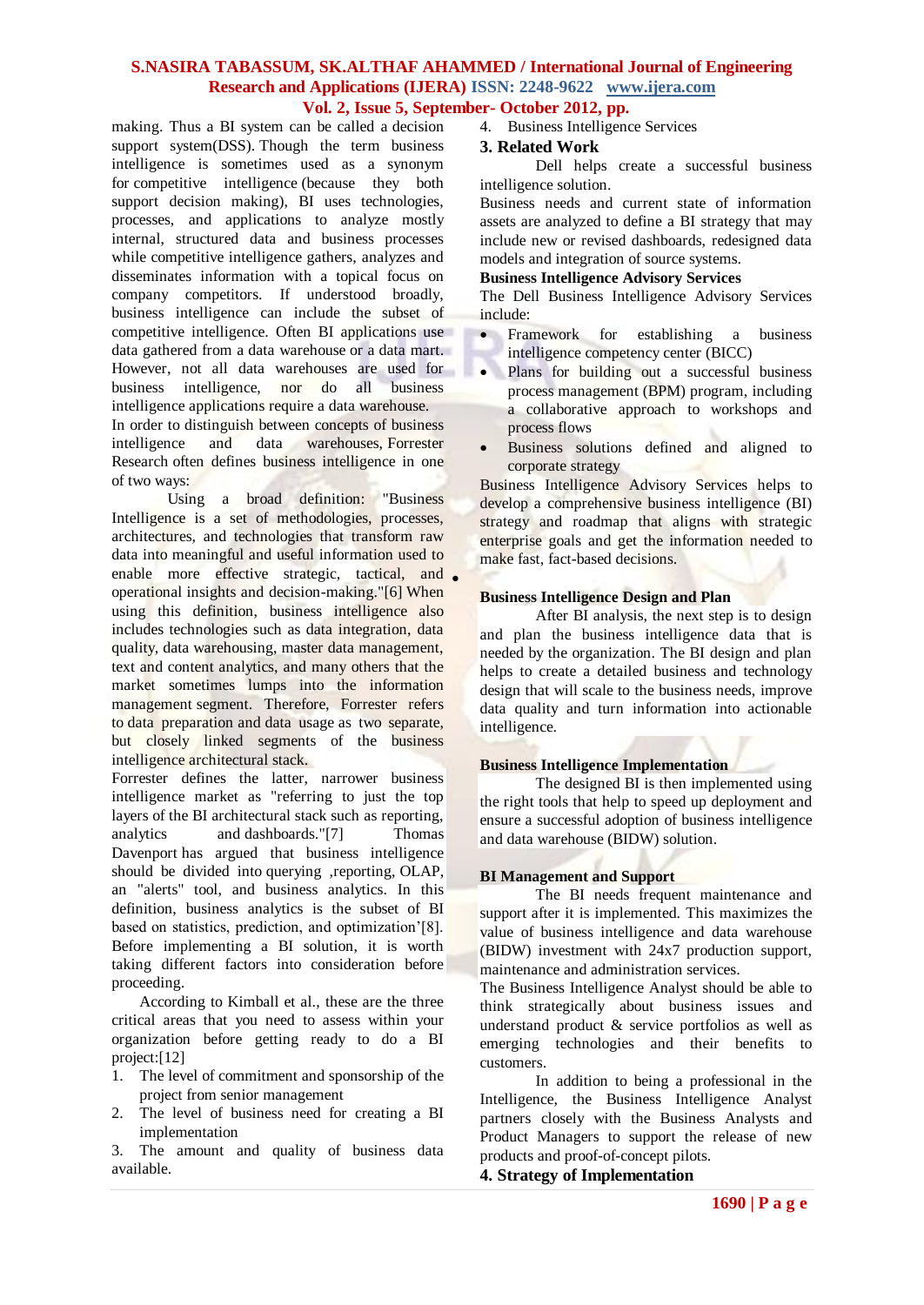# S.NASIRA TABASSUM, SK.ALTHAF AHAMMED / International Journal of Engineering<sup>91</sup> **Research and Applications (IJERA) ISSN: 2248-9622 www.ijera.com Vol. 2, Issue 5, September- October 2012, pp.**

- A. Background: This includes identifying the background of the business which includes the needs of the business clients.
- B. Obtaining consistent data and creating meaningful reports. This has been a major challenge for most of the organizations as the information needs keeps changing for various reasons and very frequently, no consensus of what is the 'appropriate' data for different questions, and only few individuals have been able to access and make use of data successfully.

Decision makers have routinely depended on IT experts to compile data, sometimes waiting days or weeks for the needed answers. However, day-to-day activities demand timely and accurate information and increasing demand for more information to make business decisions which at present has been very difficult to provide on short notice.

Enormous amounts of integrated data will lead to faster and better decision making. The objectives of the Business Intelligence (BI) Implementation are to provide a new approach to data management, presentation and analytics.

Implementing Business Intelligence enables to access and retrieve financial, research, personnel and miscellaneous data from one single source, give easy and secure access of relevant data to all levels of management or units, spend minimal time on data retrieval, but dedicate significant time to data analysis and decision making, make data, reports, analysis and models available to a broad user base.

Business intelligence primarily focuses on processes and people. To this purpose the BI team will need to ensure data conversion and data warehousing consistent with the needs of current and future organizational goals.

Business Intelligence effort encompasses data conversion and cleansing, data warehousing and data consumption. Only "good" data will be converted and migrated into the data warehouse; older (non-cleansed) data is stored for historical purposes only.

The data warehouse allows secure storage and access to data from the new transactional systems and will allow additional storage of other applications and individual departmental needs.

Rapid advances in processing speed, innovative data warehouse design and pioneering concepts of data display such as dashboards are opening up new opportunities for data management.

# **5. Objectives of Business Intelligence**

The objective of BI is to increase its operational effectiveness. Decision makers need to have easy access to data that is timely, accurate and

integrated. Although there is no absolute dollar value assessed for the BI effort, it is clear that integrated data

(1) minimizes the need for duplicate data entry and reconciliation of inconsistent information thus reducing manpower needs,

(2) drives management decisions to improve operation, and

(3) improves the intelligence

It should be noted as well that BI seeks to minimize the "cost of distrust." If the integrated data are not trusted, then users will seek the ability to "massage" that data based on the perception or the actuality of its inaccuracy, and frequently then to optimize a portion of the overall business.

But this optimization of the part does not optimize the whole—if data inaccuracies are not corrected at their source (within the transactional systems and associated business processes) then the cycle will continue.

BI seeks fundamentally to address this cycle by providing high-quality data and tools and associated business processes, so that the BI way is clearly recognized as the superior way.

Goals for BI are at two levels. Firstly, there is the goal to enable a smooth (i.e. non-interrupted) transition from the old to the new system, so as not to disrupt the current operation.

Secondly, a more challenging goal is to create a data environment that will answer questions that have not been previously possible. Much of the implementation plan focuses on data migration, data warehousing and reporting.

As vast amounts of data are collected, new opportunities to analyze and model data will present themselves. The now ready availability of statistical tools to perform data mining will allow the exploration of the relationships among data in order to extract value and ultimately new insights.

A plan to manage the transition and not interrupt the flow of business reporting is key to the success of the BI implementation.

# **6. Audience of Business Intelligence**

It is important to understand the audience of the business intelligence project or data. This would help in analyzing the requirements of different business users and building an efficient database which is helpful to the actual end users.

**Power-users / developers:** This can be a group of technicians that produce reports that they use themselves or that they distribute to others. The project will serve this audience by providing access to a richer set of transaction data and by providing technological efficiencies that allow them to spend less time 'pulling' information and more time 'analyzing' information.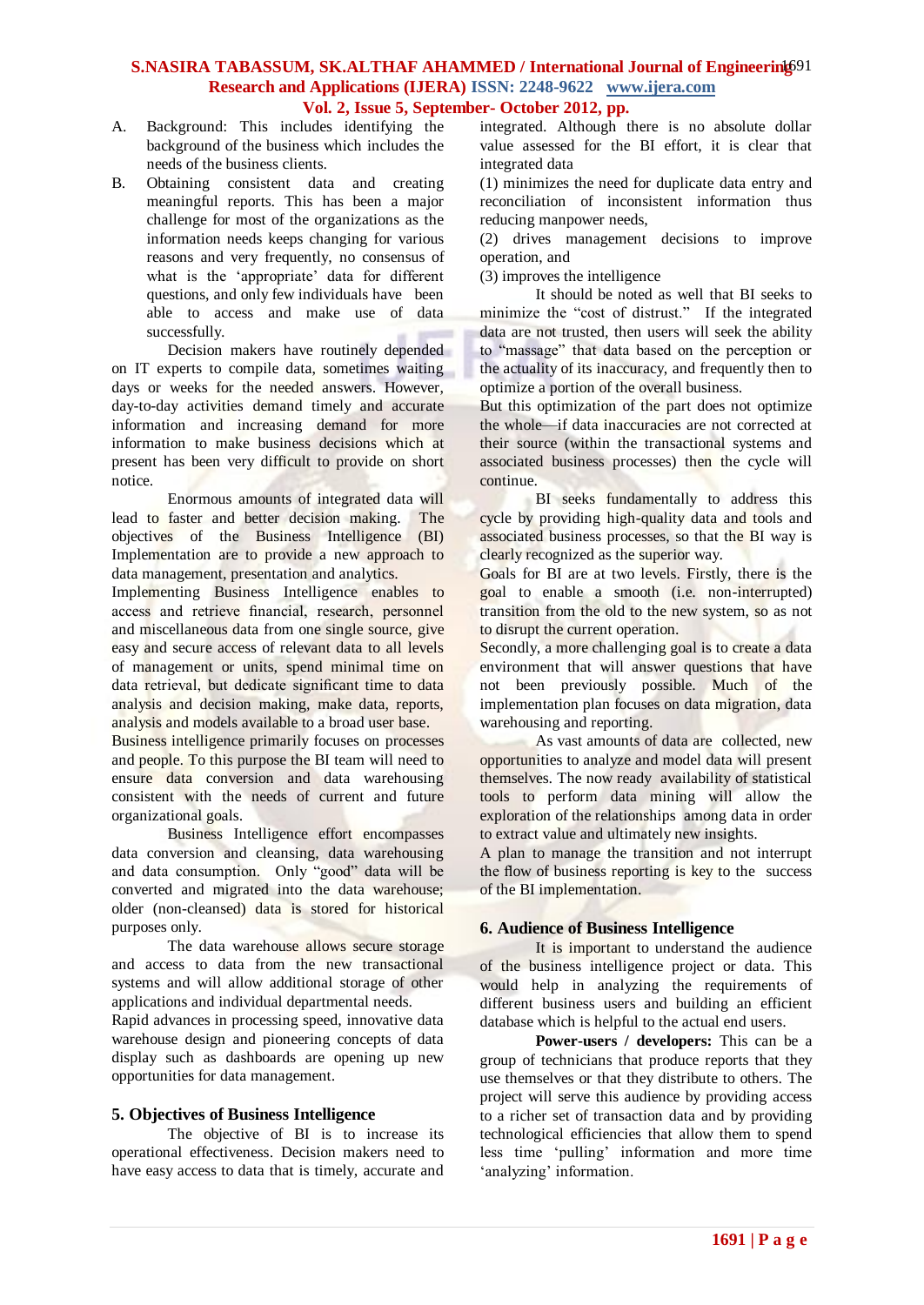# **S.NASIRA TABASSUM, SK.ALTHAF AHAMMED / International Journal of Engineering Research and Applications (IJERA) ISSN: 2248-9622 www.ijera.com Vol. 2, Issue 5, September- October 2012, pp.**

**Operational Decision Makers:** This is a group of managers or leaders in administrative and academic organizations. These managers, directors, business officers, departmental managers who are typically dependent upon dedicated reports today. This leads to a disparity in access to and use of information for day-to-day decision making. The project will serve this audience by providing them a set of dashboard reports that they can individually access through an easy-to-use web self-service reporting portal.

**Executive Decision Makers:** This group of deans, AVPs and VPs are reliant upon dedicated report writers today as well. This audience generally does not have 'direct' access to information, but their position means that they generally have programming staff who can provide information to support their decisions. Unfortunately, this information frequently needs to be 'cobbled together' from a number of different sources, lacks context (relationship to the same number last year or in another unit), and is generally provided ondemand only (i.e., no notifications or early warnings). The project will serve this audience by providing self-service dashboard reports that blend current information with contextual information. BI will also serve this audience by beginning to produce a dashboard that quickly displays some of the indicators.

There is in reality an overlap between the different audiences. Generally, BI intends to provide a richer set of information to a significantly broader audience and to shift the allocation of time away from ‗pulling and maintaining' information and toward analyzing and using information.

It is also important to note that self-service reporting provided through the BI project is not just a tool technology, or project  $-$  it is a disruptive change to decision makers at all levels.

# **7. Access and Security of Business Intelligence**

From an access and security standpoint the vision is to ensure that decision makers at all levels have access to data needed to perform their jobs. Any data directly accessible by the public should be highly controlled. General security should be provided through encryption for users and for applications that access information.

Authentication should be provided to the web application. Access to highly sensitive data such as social security numbers, credit card numbers, banking information, driver license numbers and benefit information should be granted on a 'need only' basis and available only to the authorized users.

To mitigate the risk of inappropriate use of data, the BI team advocates that a balance be struck between electronically restricting data access and training users to handle data responsibly. Besides the enormous cost, if too many technology barriers are built into the system, data users will circumvent the new data system, and proliferation of different data repositories will continue, thus defeating the purpose of BI.

#### **8. Success Critieria of Business Intelligence**

Success criteria of a business intelligence application include:

- Positive feedback from users on vastly improved access to data and information
- Perfect reproducibility and consistency of data when queried though different channels
- Improved communications and decision making at all levels.

# **9. Methodology of Data Warehouse**

This section explains the steps to develop and deploy a data warehouse. In addition it will show differences between DW Methodology and Traditional IT Methodologies.

The Data Warehousing Methodology is organized into the different phases. Like all software implementations, Business Intelligence implementations follows all Software Development Life Cycle Management guidelines, which start with establishing scope or goals and identifying key stakeholders, users and managers to guarantee the credibility and commitment with Business Intelligence project.

Developing data warehouses is definitely different than developing other IT systems and so requires a different methodology.

Data Warehousing Methodology:

- Use of data is exploratory and less predictable
- Multidimensional Modeling
- Focus is on loading and presenting data

Traditional IT Methodology:

- Automated processes are repeated and predictable
- ERD Data Modeling
- Focus is on rapid on-line updating of data

Data warehousing is not simply creating a set of reports that are run periodically. It involves questions that may lead to initially unpredicted places. Requirements describe the needed solution in business terms. In the analysis phase detailed [requirements](http://infogoal.com/datawarehousing/requirements.htm) for data warehouse are defined.

#### **Acknowledgements**

The satisfaction and euphoria that accompanies the successful completion of any task would be incomplete without the mention of the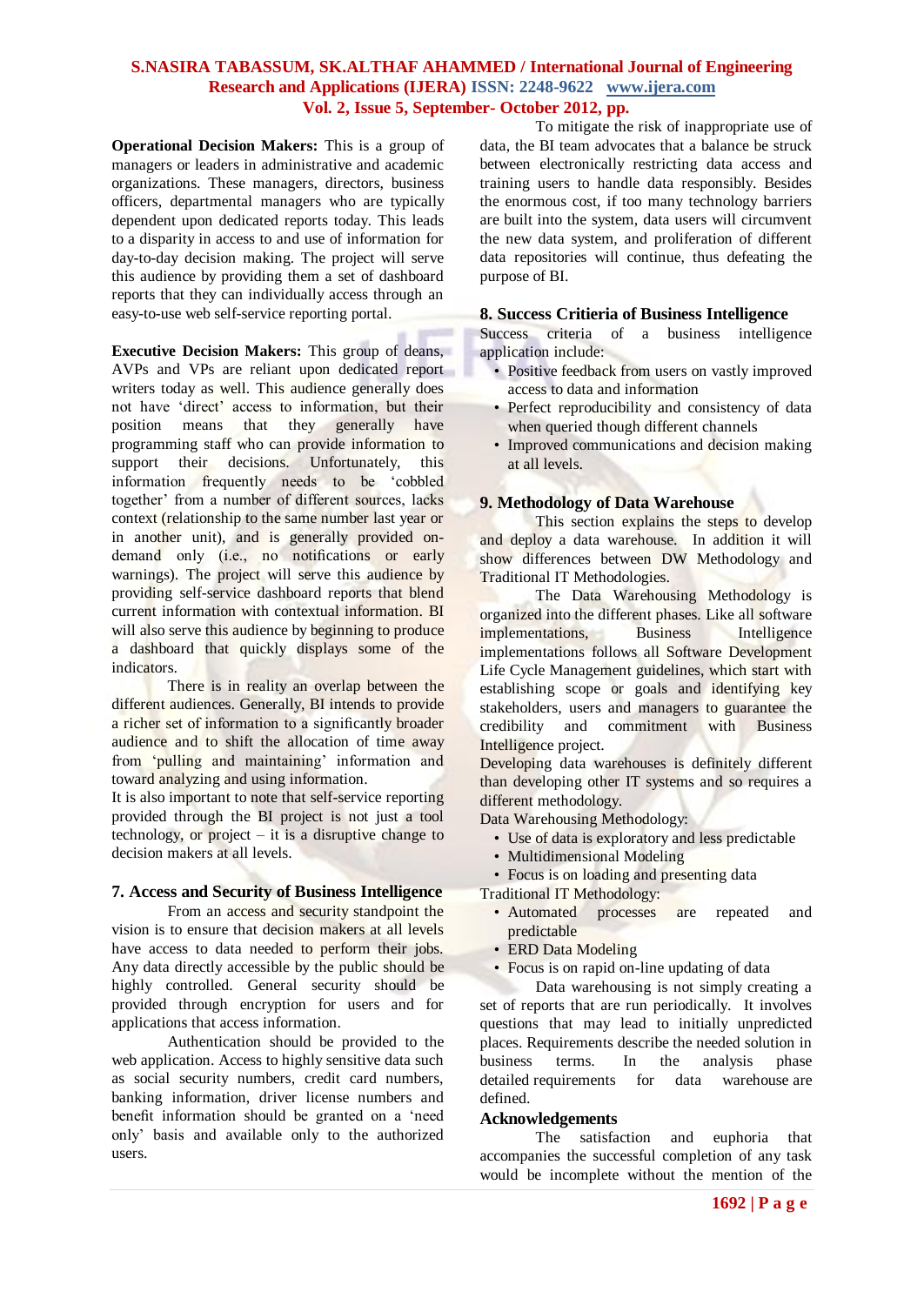## S.NASIRA TABASSUM, SK.ALTHAF AHAMMED / International Journal of Engineering<sup>93</sup> **Research and Applications (IJERA) ISSN: 2248-9622 www.ijera.com Vol. 2, Issue 5, September- October 2012, pp.**

people who made it possible and whose encouragement and guidance have crowned our efforts with success. We extend our deep sense of gratitude to Principal Dr. S. M. Afroz, and HOD, Computer Science and Engineering, Nizam Institute of Engineering and Technology, Deshmukhi, Mr. M. S Qaseem, HOD, Information Technology, Nizam Institute of Engineering and Technology, Deshmukhi, for his support and encouragement. I am indebted to Ms. Asma, Associate professor, Nizam Institute of Engineering andTechnology, Deshmukhi, Nalgonda (A.P), India for giving her helpful comments and sharing ideas in carrying out this research work.

#### **References**

- 1.  $\land$  (Rud, Olivia (2009). Business Intelligence Success Factors: Tools for Aligning Your Business in the Global Economy. Hoboken, N.J: Wiley & Sons. [ISBN](http://en.wikipedia.org/wiki/International_Standard_Book_Number) [978-0-470-39240-9.](http://en.wikipedia.org/wiki/Special:BookSources/978-0-470-39240-9))
- 2.  $\wedge$  [a](http://en.wikipedia.org/wiki/Business_intelligence#cite_ref-power_1-0) [b](http://en.wikipedia.org/wiki/Business_intelligence#cite_ref-power_1-1) D. J. Power (10 March 2007). "A [Brief History of Decision Support Systems,](http://dssresources.com/history/dsshistory.html)  [version 4.0".](http://dssresources.com/history/dsshistory.html) DSSResources.COM. Retrieved 10 July 2008.
- 3. [^](http://en.wikipedia.org/wiki/Business_intelligence#cite_ref-2) Kobielus, James (30 April 2010). ["What's](http://blogs.forrester.com/james_kobielus/10-04-30-what%E2%80%99s_not_bi_oh_don%E2%80%99t_get_me_startedoops_too_latehere_goes)  [Not BI? Oh, Don't Get Me Started....Oops](http://blogs.forrester.com/james_kobielus/10-04-30-what%E2%80%99s_not_bi_oh_don%E2%80%99t_get_me_startedoops_too_latehere_goes)  [Too Late...Here Goes....".](http://blogs.forrester.com/james_kobielus/10-04-30-what%E2%80%99s_not_bi_oh_don%E2%80%99t_get_me_startedoops_too_latehere_goes) ""Business" intelligence is a non-domain-specific catchall for all the types of analytic data that can be delivered to users in reports, dashboards, and the like. When you specify the subject domain for this intelligence, then you can refer to "competitive intelligence," "market intelligence," "social intelligence," "financial intelligence," "HR intelligence," "supply chain intelligence," and the like."
- 4. [^](http://en.wikipedia.org/wiki/Business_intelligence#cite_ref-3) [H P Luhn](http://en.wikipedia.org/wiki/Hans_Peter_Luhn) (1958). ["A Business](http://www.research.ibm.com/journal/rd/024/ibmrd0204H.pdf)  [Intelligence System".](http://www.research.ibm.com/journal/rd/024/ibmrd0204H.pdf) IBM Journal 2 (4): 314. [doi](http://en.wikipedia.org/wiki/Digital_object_identifier)[:10.1147/rd.24.0314.](http://dx.doi.org/10.1147%2Frd.24.0314)
- 5. [^](http://en.wikipedia.org/wiki/Business_intelligence#cite_ref-4) Power, D. J.. ["A Brief History of Decision](http://dssresources.com/history/dsshistory.html)  [Support Systems".](http://dssresources.com/history/dsshistory.html) Retrieved 1 November 2010.
- 6. [^](http://en.wikipedia.org/wiki/Business_intelligence#cite_ref-5) Evelson, Boris (21 November 2008). ["Topic Overview: Business](http://www.forrester.com/rb/Research/topic_overview_business_intelligence/q/id/39218/t/2)  [Intelligence".](http://www.forrester.com/rb/Research/topic_overview_business_intelligence/q/id/39218/t/2)
- 7. [^](http://en.wikipedia.org/wiki/Business_intelligence#cite_ref-6) Evelson, Boris (29 April 2010). ["Want to](http://blogs.forrester.com/boris_evelson/10-04-29-want_know_what_forresters_lead_data_analysts_are_thinking_about_bi_and_data_domain)  [know what Forrester's lead data analysts](http://blogs.forrester.com/boris_evelson/10-04-29-want_know_what_forresters_lead_data_analysts_are_thinking_about_bi_and_data_domain)  [are thinking about BI and the data](http://blogs.forrester.com/boris_evelson/10-04-29-want_know_what_forresters_lead_data_analysts_are_thinking_about_bi_and_data_domain)  [domain?".](http://blogs.forrester.com/boris_evelson/10-04-29-want_know_what_forresters_lead_data_analysts_are_thinking_about_bi_and_data_domain)
- 8. [^](http://en.wikipedia.org/wiki/Business_intelligence#cite_ref-7) Henschen, Doug (4 January 2010). [Analytics at Work: Q&A with Tom](http://www.informationweek.com/news/software/bi/222200096)  [Davenport.](http://www.informationweek.com/news/software/bi/222200096) (Interview).
- 9. [^](http://en.wikipedia.org/wiki/Business_intelligence#cite_ref-9) "Are You Ready for the New Business" [Intelligence?".](http://content.dell.com/us/en/enterprise/d/large-business/ready-business-intelligence.aspx) Dell.com. Retrieved 2012- 06-19.
- 10. [^](http://en.wikipedia.org/wiki/Business_intelligence#cite_ref-10) Jeanne W. Ross, Peter Weil, David C. Robertson (2006) "Enterprise Architecture As Strategy", p. 117 [ISBN 1-59139-839-8.](http://en.wikipedia.org/wiki/Special:BookSources/1591398398)
- 11. ^ [a](http://en.wikipedia.org/wiki/Business_intelligence#cite_ref-swain_16-0) [b](http://en.wikipedia.org/wiki/Business_intelligence#cite_ref-swain_16-1) [c](http://en.wikipedia.org/wiki/Business_intelligence#cite_ref-swain_16-2) [d](http://en.wikipedia.org/wiki/Business_intelligence#cite_ref-swain_16-3) Swain Scheps "Business" Intelligence For Dummies", 2008, [ISBN](http://en.wikipedia.org/wiki/Special:BookSources/9780470127260)  [978-0-470-12726-0](http://en.wikipedia.org/wiki/Special:BookSources/9780470127260)
- 12. ^ [a](http://en.wikipedia.org/wiki/Business_intelligence#cite_ref-watson_17-0) [b](http://en.wikipedia.org/wiki/Business_intelligence#cite_ref-watson_17-1) Watson, Hugh J.; Wixom, Barbara H. (2007). "The Current State of Business Intelligence". Computer 40 (9): 96[.doi:](http://en.wikipedia.org/wiki/Digital_object_identifier)[10.1109/MC.2007.331.](http://dx.doi.org/10.1109%2FMC.2007.331)
- 13. [^](http://en.wikipedia.org/wiki/Business_intelligence#cite_ref-18) Pendse, Nigel (7 March 2008). ["Consolidations in the BI](http://www.bi-verdict.com/fileadmin/FreeAnalyses/consolidations.htm)  [industry".](http://www.bi-verdict.com/fileadmin/FreeAnalyses/consolidations.htm) The OLAP Report.
- 14. [^](http://en.wikipedia.org/wiki/Business_intelligence#cite_ref-19) Imhoff, Claudia (4 April 2006). ["Three](http://www.b-eye-network.com/view/2608)  [Trends in Business Intelligence](http://www.b-eye-network.com/view/2608)  [Technology".](http://www.b-eye-network.com/view/2608)
- 15. ^ [a](http://en.wikipedia.org/wiki/Business_intelligence#cite_ref-rao_20-0) [b](http://en.wikipedia.org/wiki/Business_intelligence#cite_ref-rao_20-1) [c](http://en.wikipedia.org/wiki/Business_intelligence#cite_ref-rao_20-2) Rao, R. (2003). ["From unstructured](http://www.ramanarao.com/papers/rao-itpro-2003-11.pdf)  [data to actionable intelligence".](http://www.ramanarao.com/papers/rao-itpro-2003-11.pdf) IT Professional 5 (6): 29[.doi:](http://en.wikipedia.org/wiki/Digital_object_identifier)[10.1109/MITP.2003.1254966.](http://dx.doi.org/10.1109%2FMITP.2003.1254966)
- 16. ^ [a](http://en.wikipedia.org/wiki/Business_intelligence#cite_ref-blumberg_21-0) [b](http://en.wikipedia.org/wiki/Business_intelligence#cite_ref-blumberg_21-1) [c](http://en.wikipedia.org/wiki/Business_intelligence#cite_ref-blumberg_21-2) Blumberg, R. & S. Atre (2003). ["The Problem with Unstructured](http://soquelgroup.com/Articles/dmreview_0203_problem.pdf)  [Data".](http://soquelgroup.com/Articles/dmreview_0203_problem.pdf) DM Review: 42–46.
- 17.  $\land$  $\land$  $\land$  a [b](http://en.wikipedia.org/wiki/Business_intelligence#cite_ref-negash_22-1) Negash, S (2004). "Business [Intelligence".](http://site.xavier.edu/sena/info600/businessintelligence.pdf)Communications of the Association of Information Systems 13: 177–195.
- 18. ^ [a](http://en.wikipedia.org/wiki/Business_intelligence#cite_ref-inmon_23-0) [b](http://en.wikipedia.org/wiki/Business_intelligence#cite_ref-inmon_23-1) Inmon, B. & A. Nesavich, "Unstructured Textual Data in the Organization" from "Managing Unstructured data in the organization", Prentice Hall 2008, pp. 1–13
- 19. [^](http://en.wikipedia.org/wiki/Business_intelligence#cite_ref-24) [Gartner Reveals Five Business](http://www.gartner.com/it/page.jsp?id=856714)  [Intelligence Predictions for 2009 and](http://www.gartner.com/it/page.jsp?id=856714)  [Beyond.](http://www.gartner.com/it/page.jsp?id=856714) gartner.com. 15 January 2009
- 20. [^](http://en.wikipedia.org/wiki/Business_intelligence#cite_ref-25) Campbell, Don (23 June 2009). ["10 Red](http://www.information-management.com/specialreports/2009_148/business_intelligence_data_vizualization_social_networking_analytics-10015628-1.html)  [Hot BI Trends".](http://www.information-management.com/specialreports/2009_148/business_intelligence_data_vizualization_social_networking_analytics-10015628-1.html)Information Management.
- 21. [^](http://en.wikipedia.org/wiki/Business_intelligence#cite_ref-26) Wik, Philip (11 August 2011). ["10](http://www.servicetechmag.com/I53/0811-2)  [Service-Oriented Architecture and Business](http://www.servicetechmag.com/I53/0811-2)  [Intelligence".](http://www.servicetechmag.com/I53/0811-2) Information Management.
- 22. [^](http://en.wikipedia.org/wiki/Business_intelligence#cite_ref-27) Rodriguez, Carlos: Daniel, Florian; Casati, Fabio; Cappiello, Cinzia (2010). "Toward Uncertain Business Intelligence: The Case of Key Indicators". IEEE Internet Computing 14 (4): 32[.doi:](http://en.wikipedia.org/wiki/Digital_object_identifier)[10.1109/MIC.2010.59.](http://dx.doi.org/10.1109%2FMIC.2010.59)
- 23. [^](http://en.wikipedia.org/wiki/Business_intelligence#cite_ref-28) Rodriguez, C., Daniel, F., Casati, F. & Cappiello, C. (2009)[,Computing Uncertain](http://mitiq.mit.edu/ICIQ/Documents/IQ%20Conference%202009/Papers/3-C.pdf)  [Key Indicators from Uncertain Data,](http://mitiq.mit.edu/ICIQ/Documents/IQ%20Conference%202009/Papers/3-C.pdf) pp.  $106-120$  | conference = ICIQ'09 | year = 2009